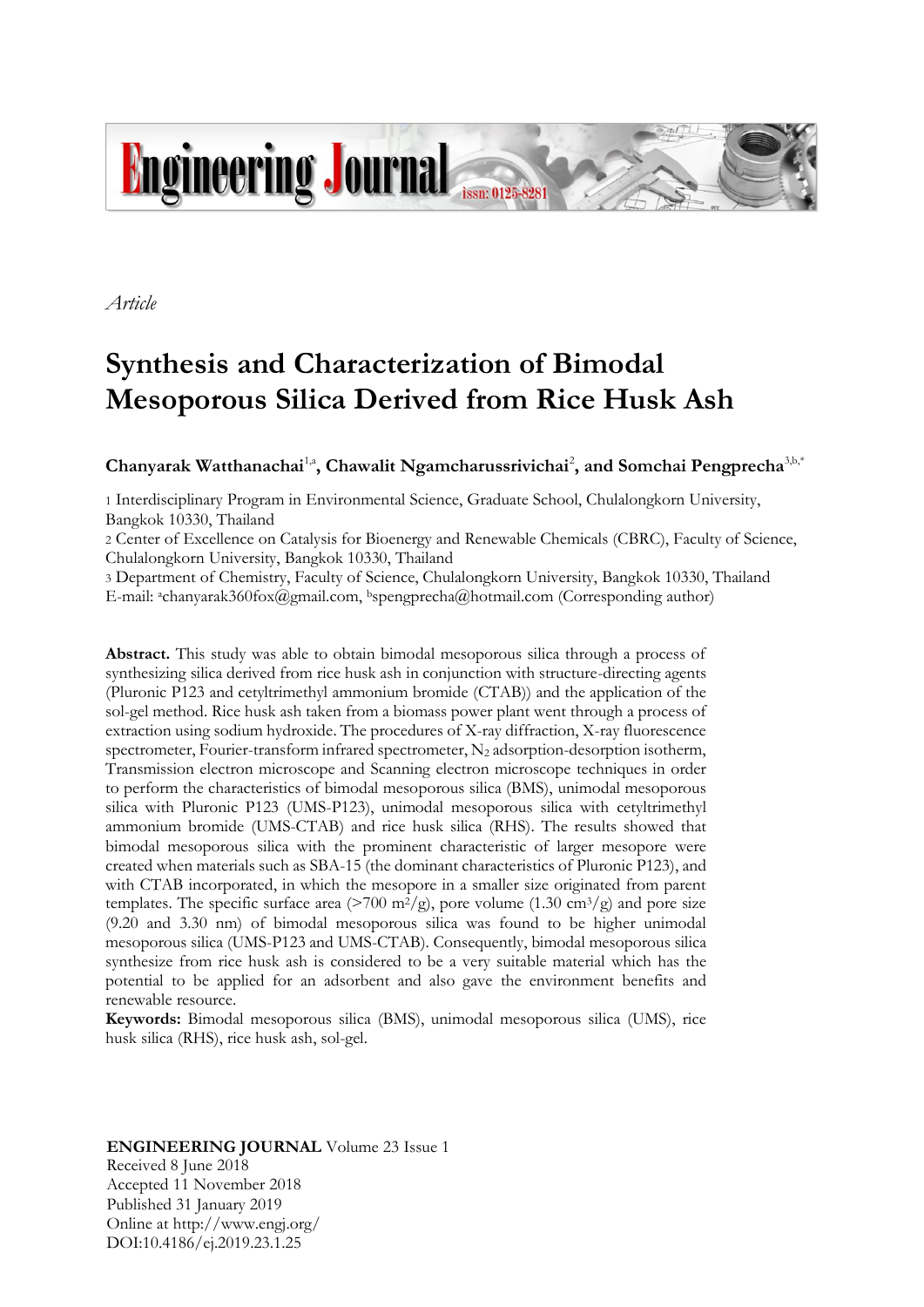## **1. Introduction**

There is a lot of interest in materials identified as being 'bimodal mesoporous (BM)' due to the fact that it can be used as an absorbent and a catalyst. However, bimodal mesoporous materials require a specific size (particularly in terms of pores) while the structure also has to be specific in order to be able to be assigned to the self-assembly of the structure-directing templates or agents. There are two different types of pore structures found on varying sizes of bimodal mesoporous materials and these ranging from 2 - 50 nm. In order to propose the range of area for an adsorption/catalytic reaction, small pores are applied while in the promotion of diffusion at the molecule level, large pores are applied [1]. Consequently, the surface of BM materials is high which helps the wide-scale transportation in hierarchical structure of pores. To synthesize the BM, various types of techniques can be used, such as catalytic [2] bioengineering [3] and adsorption [4, 5]. Nowadays, the bimodal mesoporous materials are well known as a bimodal mesoporous silica (or BMS). These are applied in the indication process of synthesis. It should also be noted that the pore structure design includes a framework where the distribution and surface size of the pores can be controlled [6]. The synthesis of BMS can use differing types of process, namely flame-spray pyrolysis, sol-gel process and precipitation method [7]. However, the sol-gel process is deemed to be most effective for BMS synthesis because this method is relatively straightforward and simple to carry out. Recently, Zhang et al. [8] (in a follow up to the sol-gel process) used mixed templates of liquid paraffin as a swelling agent together with triblock copolymer P123 in the water/oil (W/O) surface for the synthesis of BMS. The material used in the study was reported to have small pores in the range of 5 - 10 nm and large pores of 30 nm. Renewable resources can be used to synthesize these BM materials, for example, rice husk ash (silica source) may be used together with chitosan for the template for the synthesis of bimodal porous silica [9]. Jullaphan et al. [10] also synthesized bimodal mesoporous silica (BMS) by sol-gel process with using rice husk ash and Pluronic P123 and cethyltrimethyl ammonium bromide (CTAB) as the structure-directing agents (mixing phases of the large pore of SBA-15 and the small pore of SBA-3-like in silica). In addition, BMS was prepared with CTAB templates for small mesopores (MCM-41) and silica gel for large mesopores that were applied as part of the sol-gel process [11]. Recently, Yang et al. [1] also revealed the developed synthesis of BMS materials with two coexisting phases (hexagonal and semi-cubic) by a co-hydrothermal aging route with the gel containing P123 and F127.

Typically, silica is used as an inorganic precursor for the synthesis of BMS materials. Sodium silicate and tetraethyl orthosilicate (TEOS) are generally the most readily-available sources of silica [2, 7, 12]. The characteristics of the surfactants have to be selected (size of the pores, surface area and type of structure). As an example, a cationic surfactant of CTAB and nonionic surfactant of a triblock-copolymer [13]. It has been reported that different variable factors can have an effect these processes, for example, synthetic temperature and media can have an effect on mesostructures and also hydrothermal treatment associates with growth and crystallization during the synthesis [6]. Therefore, there is a need to find renewable sources in order to reduce the raw materials costs, and to give environment benefits. Rice husk ash or RHA is the one material contained a significant quantity of silica [14-17], especially, RHA was collected as the waste product from a biomass power plant in Thailand's Phichit, a province in the north-central region of the country. The best way to prepare rice husk ash is to employ a base extraction method [16-20], whereby the obtained material can be used as a raw material to generate inorganic precursor or sodium silicate.

Consequently, this research employed a method of sol-gel process with the aim of using a mix of sodium silicate (from RHA) with Pluronic P123 and CTAB (or structure-directing agents) to synthesize BMS (bimodal mesoporous silica). Procedures of XRD, XRF, FT-IR, N<sup>2</sup> adsorption-desorption isotherm, TEM and SEM techniques were employed in order to characterize the physical and mesostructured properties of the samples. This study provides an important approach to synthesize ordered bimodal mesoporous silica that could find the applications in adsorbent.

# **2. Experimental Procedure**

# **2.1. Material and Chemical Reagents**

Rice husk ash (RHA) was obtained from biomass power plant in Phichit province, Thailand. The pore structure-directing agents (Pluronic P123  $(EO_{20}PO_{70}EO_{20}/PEO-PPO-PEO)$  and cetyltrimethyl ammonium bromide (CTAB or C16H33N (CH3)3Br) were purchased from Fluka and Sigma-Aldrich, respectively. All chemicals including NaOH, H2SO4, NH4OH and HCl used in the experiments were analytical grade.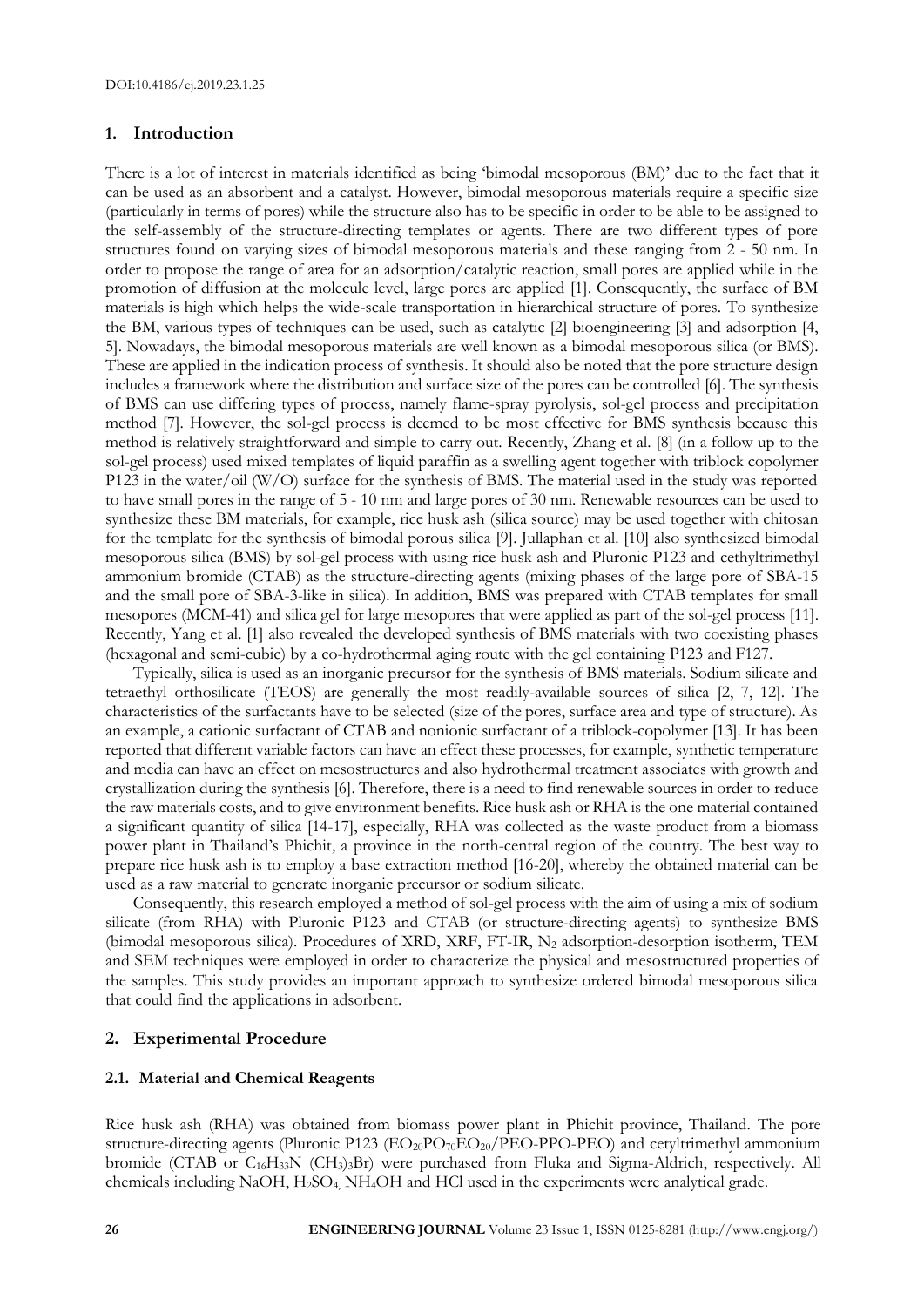## **2.2. Preparation of Sodium Silicate (SS)**

To a 500 mL round bottom flask was charged with gray rice husk ash (10.00 g) in NaOH solution (80.0 mL, 2.50 N). The mixture was heated to 100˚C with stirring and maintained for 3 h [20] before being filtered through a Whatman (No.1) filter paper, and the residual was washed with 20 mL of warm water. The filtrate was set to cool to room temperature. Finally, the sodium silicate (SS) was obtained and stored in a capped glass bottle for future use [15]. In order to prepare the rice husk silica (RHS), the pH of the filtrate or SS was adjusted with  $H_2SO_4$  solution (5.00 N) to a pH of 2 and adjusted back with NH<sub>4</sub>OH to a pH of 8.5. Subsequently, the mixture was allow to stand for 3 h. Then, the mixture was filtered (Whatman No.1), and the residual was washed with warm water until the pH was 7 before being dried at 105˚C for 12 h. Finally, RHS was ground and screened through 100 - 120 mesh size sieve (0.125 - 0.149 mm) and stored in a capped glass bottle for future use.

## **2.3. Synthesis of Bimodal Mesoporous Silica (BMS)**

Bimodal mesoporous silica (BMS) was prepared from sodium silicate with the structure-directing agents using sol-gel technique. The synthesis of BMS was based on the molar ratio of 1SiO2: 0.0875Pluronic P123:  $0.0875$ CTAB: 4HCl: 200H<sub>2</sub>O [10]. In 250-mL beaker, the solution of charged with Pluronic P123 (1.70 g, 0.0875 M) in HCl solution (50.0 mL, 2.00 M) was heated to 40˚C with stirring until the homogenous solution. Then sodium silicate (11.0 mL, 1.00 M) was added and maintained at 40°C for 24 h. In the reaction mixture, the solution of CTAB (1.70 g, 0.0875 M) in HCl solution (50.0 mL, 2.00 M) was added and stirred at 40˚C for 15 min. After that, the reaction mixture was placed in an autoclave lined with Teflon and cured under hydrothermal condition at 100˚C for 24 h. The white product was collected by filtration, washed with distilled water, dried at 140°C for 3 h and calcined at 600°C for 5 h. Finally, BMS was ground and screened through  $100 - 120$  mesh size sieve  $(0.125 - 0.149$  mm) and stored in a capped glass bottle for future use.

## **2.4. Synthesis of Mesoporous Silica (UMS-P123 and UMS-CTAB)**

UMS-P123 and UMS-CTAB are the two unimodal mesoporous silica types that prepared from sodium silicate (section 2.2). The synthesis of UMS-P123 is described as follows; in 250-mL beaker, the solution of charged with Pluronic P123 (1.70 g, 0.0875 M) in HCl solution (50.0 mL, 2.00 M) was heated at 40˚C with stirring until the homogenous solution. Then adding the sodium silicate (11.0 mL, 1.00 M) into this solution was maintained at 40˚C for 24 h [6]. After that, the mixture was placed in an autoclave lined with Teflon and cured under hydrothermal condition at 100˚C for 24 h. The product was filtered, washed with distilled water, dried at 140°C for 3 h and calcined at 600°C for 5 h. Finally, UMS-P123 was ground and screened through 100 – 120 mesh size sieve. UMS-CTAB was prepared by sodium silicate, following the procedure described above UMS-P123 synthesis, using CTAB (1.70 g, 0.0875 M) instead of Pluronic P123. Finally, UMS-CTAB was ground and screened through  $100 - 120$  mesh size sieve.

## **2.5. Characterization**

To analyze the structure, each of the samples was characterized with X-ray diffraction (XRD) and were recorded in the 2*Ө* range from 0.2˚ to 70˚ (2*Ө)* at 40 kV and 30 mA with Cu-Kα radiation, a Bruker D8 Advance diffractometer. The quantity of  $SiO<sub>2</sub>$  and impurities in the samples were determined by X-ray fluorescence spectrometer (XRF), Bruker model S8 Tiger and the morphology, surface texture and porosity of samples were analyzed with a JEOL JEM-2100 Transmission electron microscope (TEM) and a JEOL JSM-7610F Scanning electron microscope (SEM). The functional groups of samples were identified by a Nicolet Impact 410 Fourier-transform infrared spectrometer (FT-IR) in the range of 600 - 4,000 cm-1 . The N<sup>2</sup> adsorption-desorption isotherms of the samples were measured using a BELSORP-mini, BEL at liquid nitrogen temperature. Samples were degassed at 150˚C for 2 h under vacuum. The specific surface area of the samples was calculated from the Brunauer-Emmett-Teller (BET) equation by assuming the nitrogen molecule area to be 0.162 nm<sup>2</sup> . The total pore volumes were measured from the liquid volume of adsorbate adsorbed  $(N_2)$  at a relative pressure of 0.99. Moreover, the pore size distribution was determined with the Barrett-Joyner-Halenda (BJH) method applied on the adsorption hysteresis loop assuming a model of hexagonally ordered pores.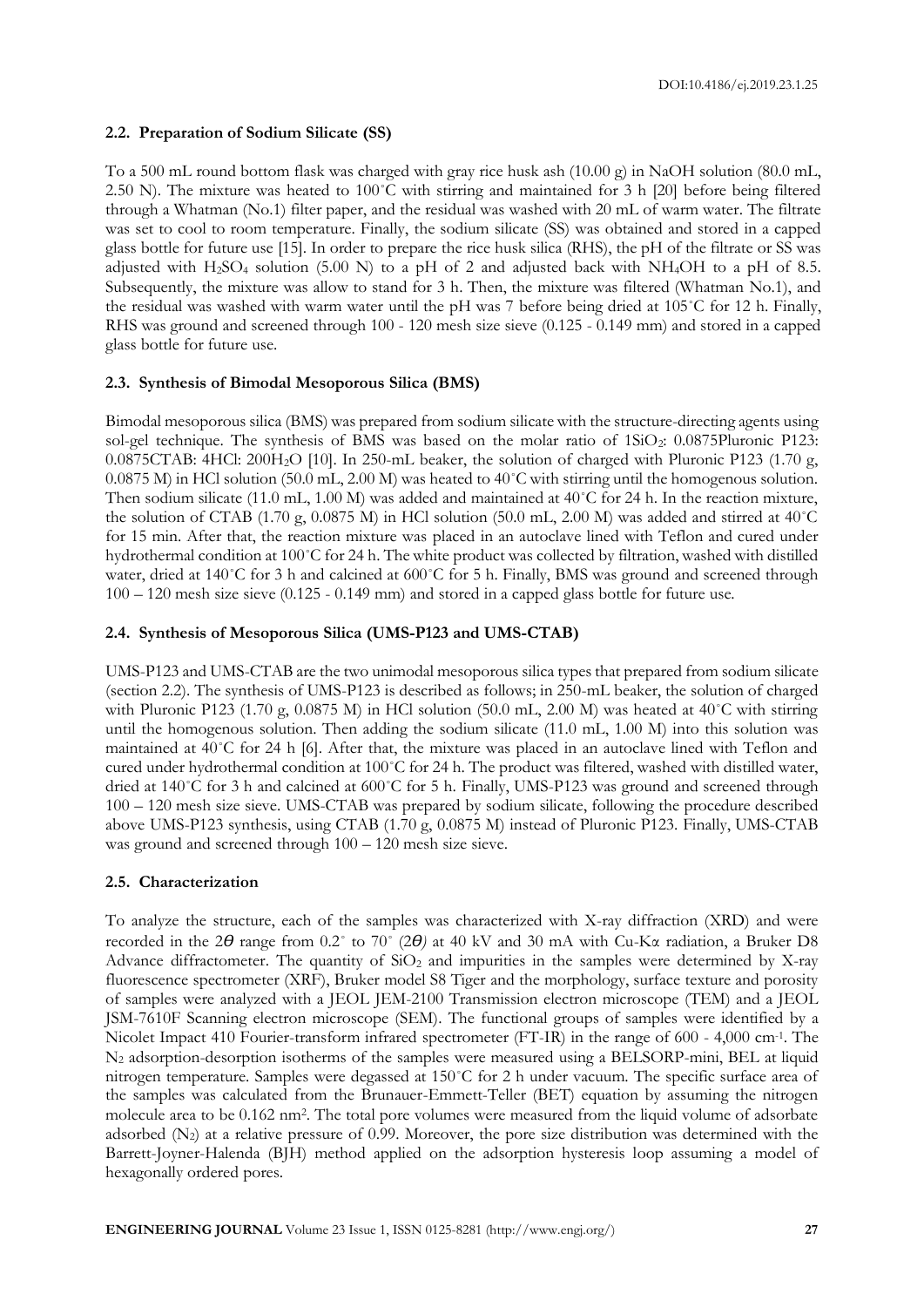# **3. Result and Discussion**

## **3.1. Structure of BMS, UMS-P123, UMS-CTAB and RHS Materials**

The structure of BMS, UMS-P123 UMS-CTAB and RHS materials were analysed by XRD. As shown in Fig. 1(a), all materials exhibited the main broad peak was found for each of these materials at 2*Ө* of 22˚. This can be identified as the amorphous phase of silica [19, 20]. Similarly, as identified in Fig. 1(b), it can be seen that one main peak (100) at 2*Ө* of 1.0˚ was evident for BMS, UMS-P123 and UMS-CTAB materials; this particular peak suggests that most characteristic of mesoporous silica material are shown by the arrangement of molecular sieve in the low angle XRD patterns  $(2\theta = 0.2^{\circ} - 7.0^{\circ})$  [6]. The peaks of 2 $\theta$  of 1.8°(110) and 2.0˚(200) suggest pores were structured in a hexagonal shape across a 2D channel, and this is applicable for such materials as SBA-15 [7, 10]. The small peak was altered to a higher angle (for UMS P123), may indicate a relationship with the small reduction of the diameter of the pore (for UMS-P123). Consequently, it can be deemed that silica derived from rice husk ash was able to obtain bimodal mesoporous silica by using Pluronic P123 and CTAB to structure the pores, it can be also deemed that the structure of bimodal mesoporous silica is similar to SBA-15 as a mesoporous material. This is a significant characteristic of Pluronic P123 and incorporated of CTAB with an acidic condition such as UMS-P123 is used for the synthesis process [10].



Fig. 1. XRD patterns of BMS, UMS-P123, UMS-CTAB and RHS materials.

# **3.2. Elemental Composition**

The elemental composition using X-ray fluorescence spectroscopy confirmed the high purity of RHS, BMS, UMS-P123 and UMS-CTAB materials are presented in Table 1.  $SiO<sub>2</sub>$  amount of RHS, as compared to that of RHA, is 97.80 wt% due to it went through the extraction process, which silica dissolve well almost of other the composition be higher [18-20]. Also, SiO<sup>2</sup> amount of BMS, UMS-P123 and UMS-CTAB materials are shown to be 99.97, 99.90 and 99.98 wt%, respectively. It can be concluded that BMS, UMS-P123 and UMS-CTAB materials are composed of  $SiO<sub>2</sub>$ .

# **3.3. Chemical Functional Groups**

The FT-IR spectra of RHS, BMS, UMS-P123 and UMS-CTAB materials were recorded and are shown in Fig. 2 that confirmed the unimodal and bimodal mesoporous materials prepared from rice husk silica by using sol-gel technique. All materials in Fig. 2, the intense peaks at 800 and 1,090 cm<sup>-1</sup> may be attributed respectively to symmetric and asymmetric stretching vibration of the Si-O-Si bonds (siloxane group). It can be implied that all materials can be ascribed to composite of Si-O stretching in silica (SiO<sub>2</sub>) [15]. The spectra in the range of 600 - 1,400 cm<sup>-1</sup> are mostly the framework vibration characteristic of tetrahedron of silica with oxygen [13, 21, 22]. For RHS material, the broad peak at  $3,000 - 3,700$  cm<sup>-1</sup> and  $1,640$  cm<sup>-1</sup> are related to the stretching and bending vibration of the free hydroxyl groups or free water molecules [23, 24] and the Si-OH stretching of surface silanol hydrogen bond to molecular water, respectively [25]. A comparison of the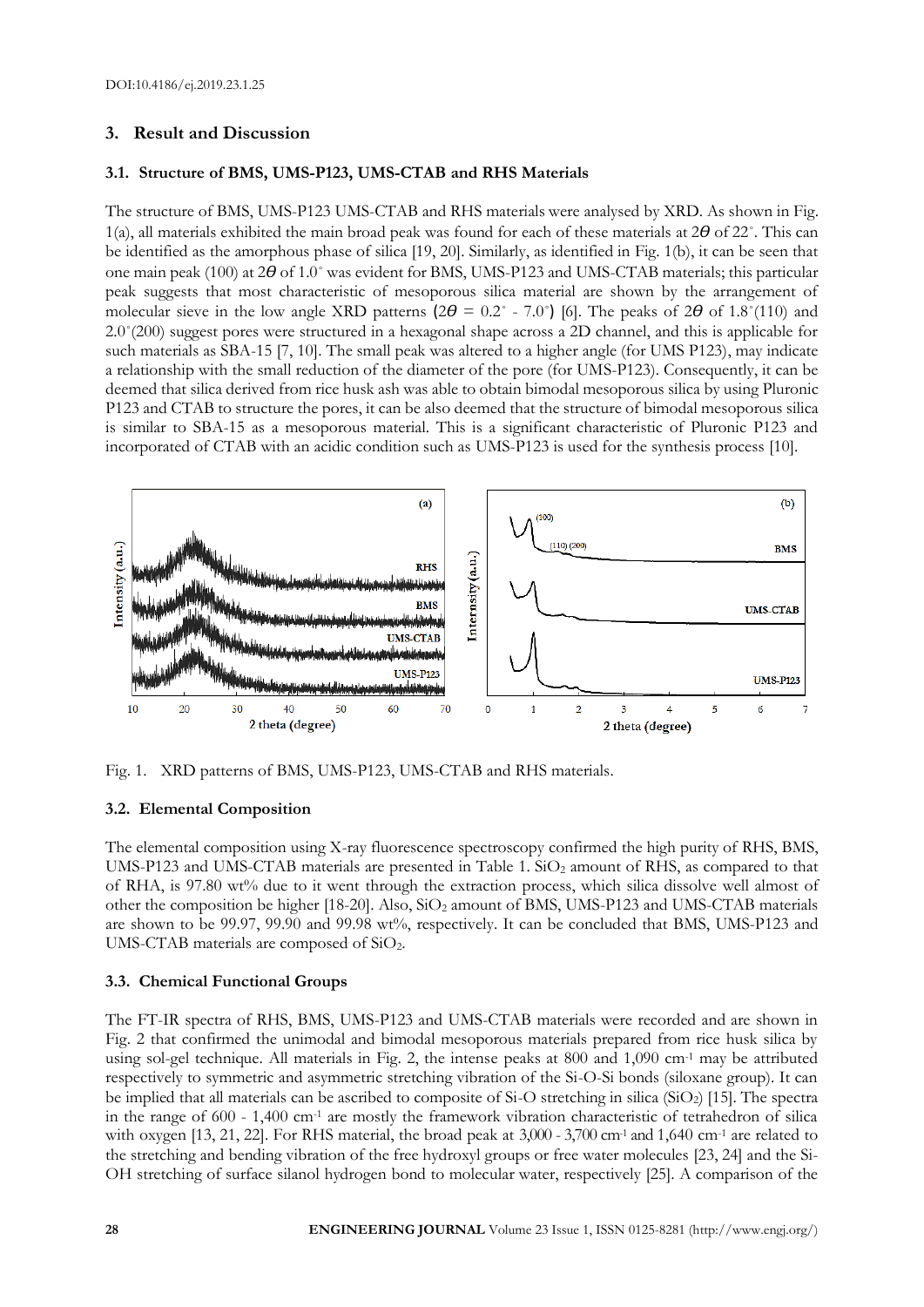spectra of BMS, UMS-P123 and UMS-CTAB materials with the spectra of RHS showed the disappearance of peak position of 3,000 - 3,700 and 1,640 cm<sup>-1</sup> (hydroxyl stretching and bending vibration) due to stretching mode of broken Si-O bridges [22], that corresponds to the formation mode of Si-O-Si in bimodal mesoporous silica. .It can be concluded that BMS, UMS-P123 and UMS-CTAB materials have been formed with  $SiO<sub>2</sub>$  amorphous to form the bimodal mesoporous material [2, 11, 12], which is in accordance with the XRD results.

| Constituent as<br>oxides $(wt\%)$ | RHA as<br>raw<br>material | <b>RHS</b> | <b>BMS</b>               | <b>UMS-P123</b> | <b>UMS-CTAB</b>          |
|-----------------------------------|---------------------------|------------|--------------------------|-----------------|--------------------------|
| SiO <sub>2</sub>                  | 79.40                     | 97.80      | 99.97                    | 99.90           | 99.98                    |
| K <sub>2</sub> O                  | 2.20                      | 0.12       | < 0.01                   | < 0.01          | < 0.01                   |
| CaO                               | 0.80                      | 1.06       | < 0.01                   |                 | $\overline{\phantom{0}}$ |
| $P_2O_5$                          | 0.73                      | < 0.01     | < 0.01                   | < 0.01          | < 0.01                   |
| $\text{Al}_2\text{O}_3$           | 0.34                      | 0.38       |                          | < 0.01          | $\equiv$                 |
| <b>Cl</b>                         | 0.31                      | 0.04       | < 0.01                   | 0.05            | < 0.01                   |
| MgO                               | 0.30                      | 0.29       |                          |                 | $\overline{\phantom{0}}$ |
| Fe <sub>2</sub> O <sub>3</sub>    | 0.21                      | 0.05       | 0.02                     | 0.02            | 0.01                     |
| MnO                               | 0.16                      | 0.03       | $\overline{\phantom{a}}$ | Ξ.              | $\sim$                   |
| SO <sub>3</sub>                   | 0.15                      | < 0.01     | < 0.01                   | < 0.01          | < 0.01                   |
| CuO                               | 0.02                      | < 0.01     | < 0.01                   | < 0.01          | $\overline{\phantom{0}}$ |
| ZnO                               | 0.02                      | 0.07       | < 0.01                   |                 | < 0.01                   |
| Na <sub>2</sub> O                 | < 0.01                    | 0.15       |                          |                 | < 0.01                   |
| Others                            | < 0.01                    | < 0.01     | < 0.01                   | < 0.01          | < 0.01                   |

Table 1. Chemical composition of all materials as analyzed by X-ray fluorescence (XRF).

Note: others (CoO, Br, Y2O3, ZrO2, I, Dy2O3, Er2O3, SnO2, Cs2O, La2O3, TiO2, Cr2O3, Sc2O3**,** Rb2O).



Fig. 2. FT-IR spectra of BMS, UMS-P123, UMS-CTAB and RHS materials.

## **3.4. Effect of Each Template/Structural Analysis**

N<sup>2</sup> adsorption-desorption measurement is one of characteristic for analysis of mesoporous material that included the specific surface area, pore volume, pore size distribution and some properties of material. Figure  $3$  shows the N<sub>2</sub> adsorption-desorption is the type IV isotherms in capillary condensation with H1 hysteresis loop according to IUPAC definition [6]. These indicated that the mesopore characteristic in cylindrical shape are existed. In the case of BMS, the type IV isotherm provided H1 hysteresis loop containing two capillary condensation at  $P/P_0$  of 0.30 - 0.70 and P> 0.70 respectively, as seen in Fig. 3(a). That implied the bimodal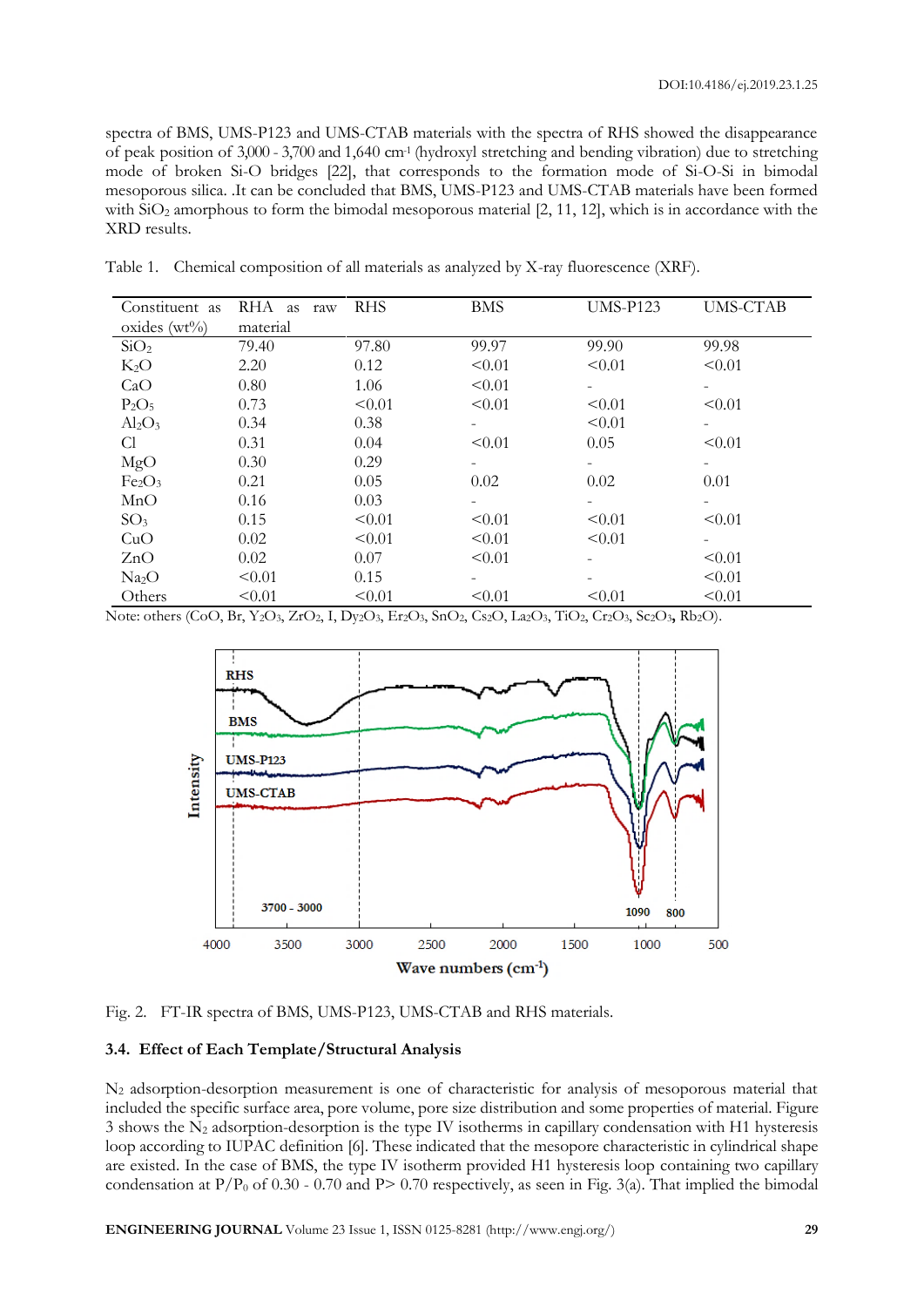cylindrical mesopore shape are existed [6, 7, 26-28]. Meanwhile, the case of UMS-P123 and UMS-CTAB isotherms provided H1 hysteresis loop containing only one capillary condensation at  $P/P_0$  of 0.30 - 0.70 which implied the unimodal cylindrical mesopore shape.

Figure 3(b) shows that the pore size distribution of BMS is at 3.28 and 9.22 nm respectively, corresponding with the two-distinct capillary condensation at  $P/P_0$  of 0.30 - 0.70 and P> 0.70 in Fig. 3(a), which indicated the existence of two different size mesopore within the materials. While UMS-P123 and UMS-CTAB pore size distributions are of 4.20 and 3.28 nm respectively (Fig. 3(b)), which correspond to one capillary condensation at  $P/P_0$  of 0.30 - 0.70. From all the above results, it can be concluded that the large mesopores of BMS material in the range of 9 - 10 nm, while small mesopore in the range of 3 - 4 nm. As UMS-P123 and UMS-CTAB materials have pore in range of 3 - 4 nm [2, 6]. Therefore, the large mesopore of BMS were obtained from the material like SBA-15 which are the characteristic of Pluronic P123 [6, 13], and incorporated of CTAB [6]. In addition, the small mesopore of BMS were original from the parent templates. Theoretically, SBA-15 is a well-known mesoporous silica that prepare from the EO segments of the PEO-PPO-PEO template can insert into the silica wall as hybrid inorganic-organic composite framework [3]. When calcine to remove the template, some micropore and small mesopore are existed, connecting the main pore channels [6, 8]. So, BMS has the porosity than UMS-P123 and UMS-CTAB materials that are parent template [6, 10].

Physical properties including specific surface area, total volume and pore diameter are shown in Table 2. It is obvious that the specific surface area of BMS ( $> 670$  m<sup>2</sup>/g) is significantly higher than that of UMS-P123 as material like SBA-15 (337 m<sup>2</sup>/g) and RHS (150 m<sup>2</sup>/g) respectively, except UMS-CTAB material that has the highest surface area (1,118 m<sup>2</sup>/g). Due to their long alkane chain of CTAB as the hydrophobic group to larger surface area and pore size [6, 9, 10]. Subsequently, as a result of the total pore volume was found to have decreased steadily; RHS (1.50 cm<sup>3</sup>/g), BMS (1.30 cm<sup>3</sup>/g), UMS-CTAB (1.00 cm<sup>3</sup>/g) and UMS-P123 (0.29 cm<sup>3</sup>/g), respectively. And corresponding to the decreased pore diameter of RHS (50 nm), BMS (9.22 & 3.28 nm), UMS-P123 (4.20 nm) and UMS-CTAB (3.28 nm), respectively. These results indicated that the synthesized material entered the large pores of RHS, deposited on the inner walls and the external surface of RHS, and formed small pores during the preparation of BMS [12]. It should be noted that the formation of as BMS was occurred from the swelling of Pluronic P123 micelles by the incorporation of CTAB micelles [29], as explain in Fig. 3.

#### **3.5. Morphology**

The morphologies, surface texture and porosity of BMS, UMS-P123, UMS-CTAB and RHS materials are revealed by the SEM and TEM images, as shown in Fig. 4. Figure 4(a, b, f, g) shows that bimodal mesoporous silica exhibited a hexagonal arrangement in terms of mesopores comprised of SBA-15 (aggregate cylindrical particles) and irregular particles. SBA-15 entering the pores of rice husk silica could be related to the large mesopores; specifically, on the walls of the pores and on the external surface, these were found to be interconnected. Similarly, the formation of mesopore templates during bimodal mesoporous silica preparation could explain the small mesopores (Pluronic P123 micelles by the incorporation of CTAB micelles) [6, 27]. The distribution of different pore sizes and  $N_2$  sorption isotherm are results which could be related to this. Figure 4(c, h) shows that UMS-P123 highlights a wide-scale collection of both sphere-shape and cylindrical particles which were in relation to silica particles formed with the template structure by Pluronic P123 [12]. Correspondingly, UMS-CTAB as shown in Fig. 4(d, i) cylindrical mesostructured and an arrangement with no order was shown by the materials, similar to the parent template [9, 10]. Figure 4(e) shows that rice husk silica material has better porosity and a rougher surface; within each particles, pores of different sizes can be seen as a result of the synthetic process occurring at the surface of material changes.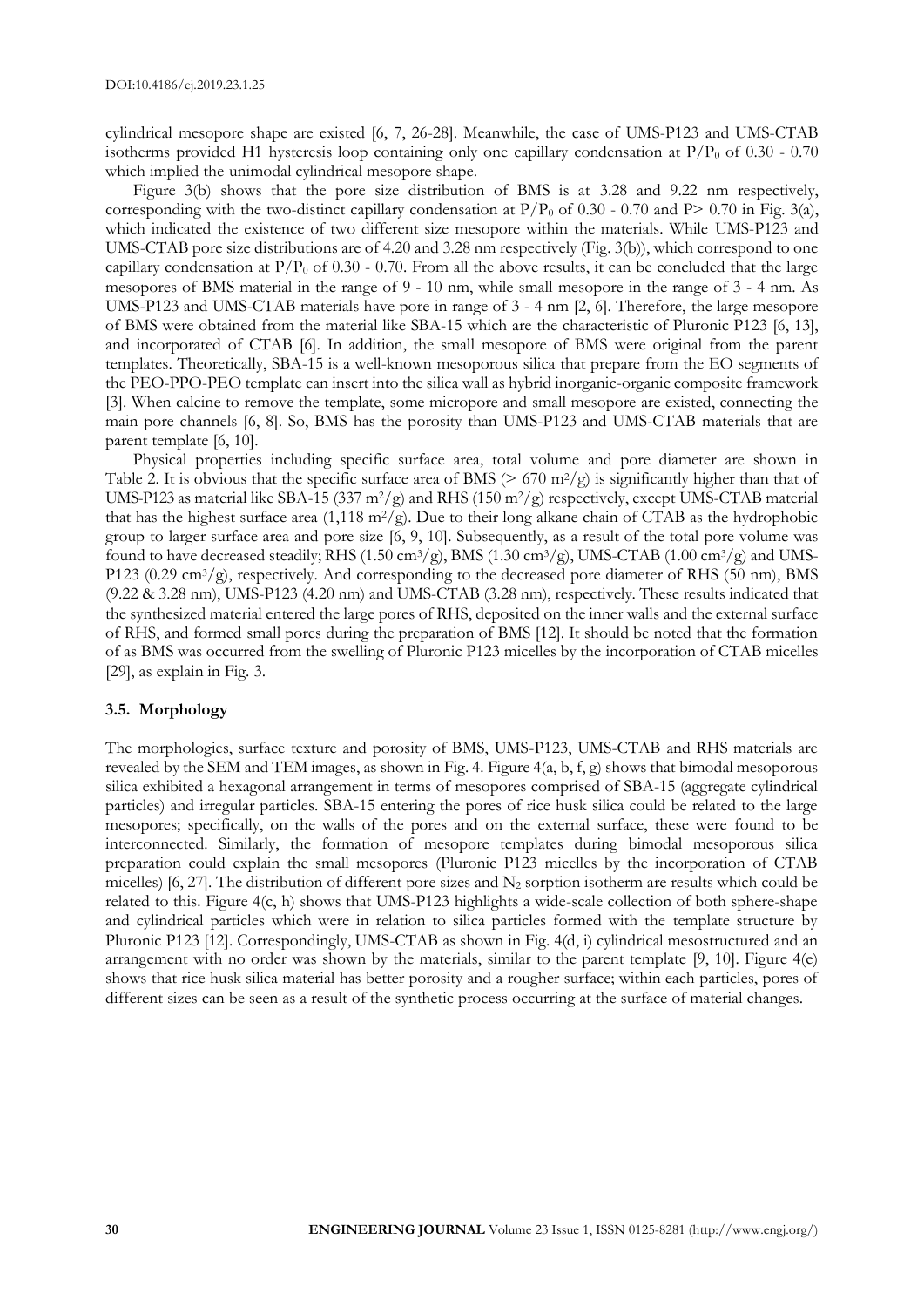

Fig. 3. (a) N<sup>2</sup> adsorption-desorption isotherms and (b) pore size distribution of BMS, UMS-P123, UMS-CTAB and RHS materials.

Table 2. Textural properties of all samples.

|                 | <b>Textural properties</b>        |                             |                       |  |  |
|-----------------|-----------------------------------|-----------------------------|-----------------------|--|--|
| Sample          | Specific surface area Pore volume |                             | Pore diameter average |  |  |
|                 | $(m^2/g)$                         | $\rm \langle cm^3/g\rangle$ | (nm)                  |  |  |
| <b>RHS</b>      | 149                               | 1.50                        | 51.0                  |  |  |
| BMS             | 672                               | 1.30                        | 9.22 and 3.28         |  |  |
| <b>UMS-P123</b> | 336                               | 0.29                        | 4.20                  |  |  |
| <b>UMS-CTAB</b> | 1118                              | 1.00                        | 3.28                  |  |  |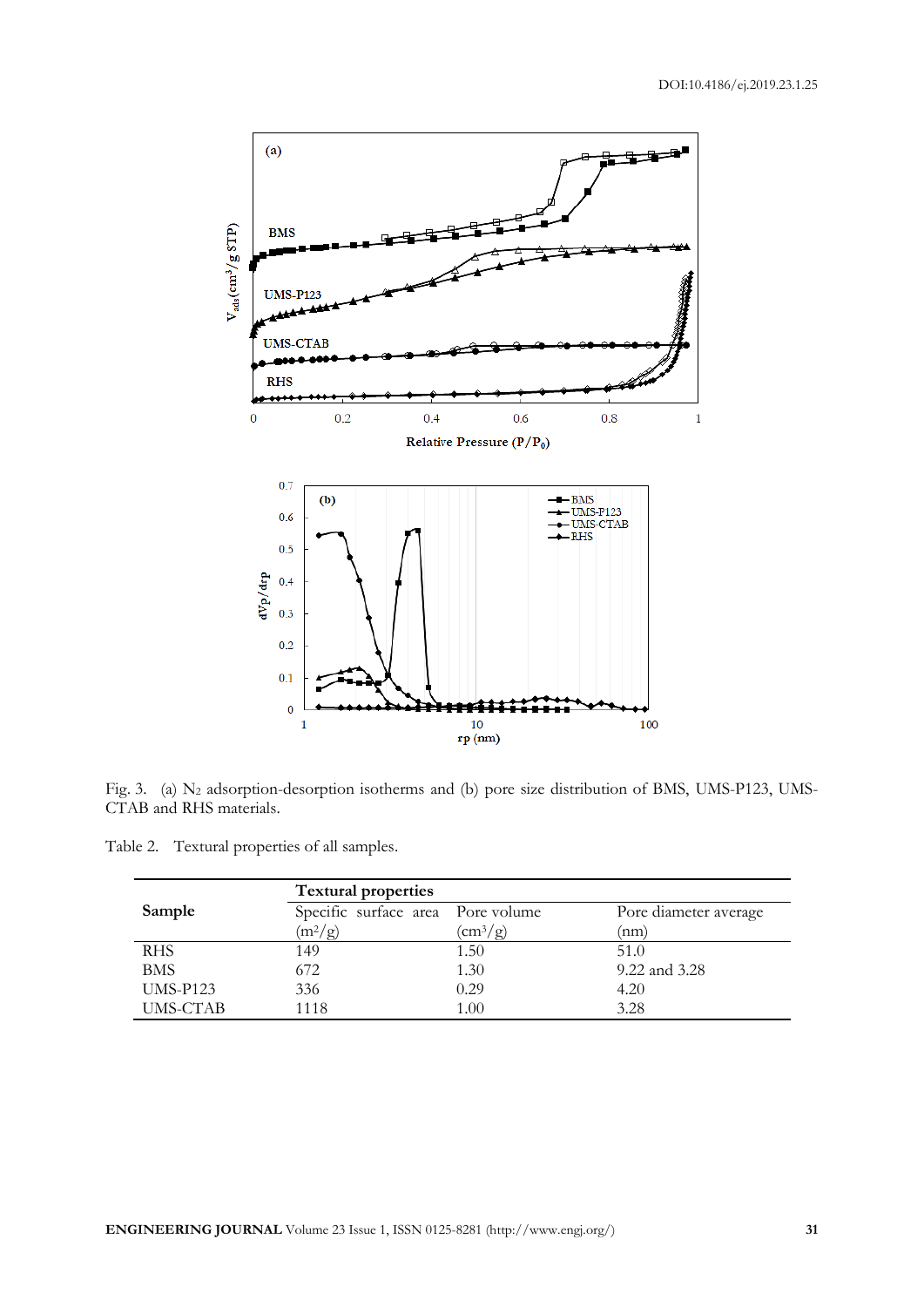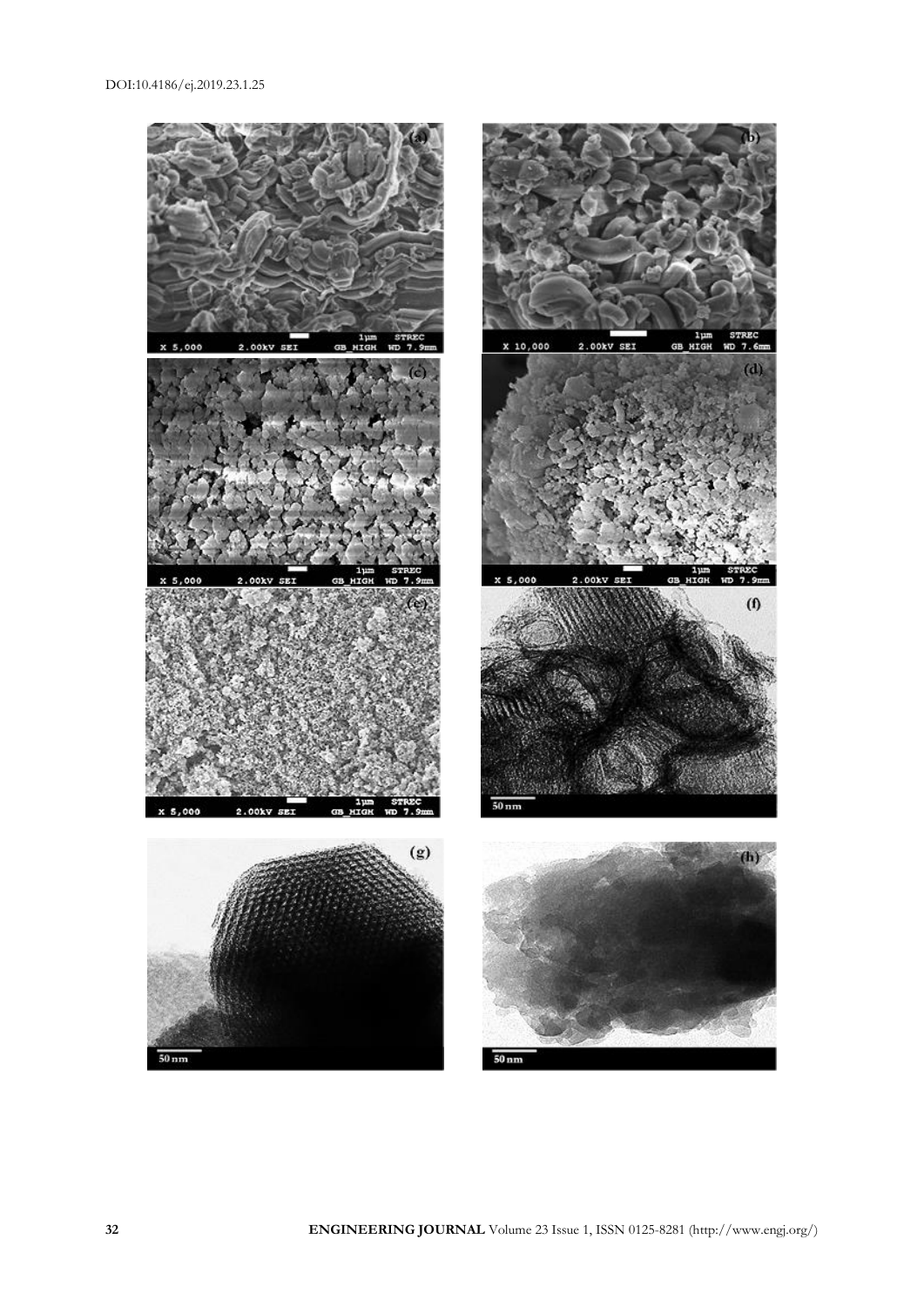

Fig. 4. SEM images of (a,b) BMS, (c) UMS-P123, (d) UMS-CTAB, (e) RHS; TEM images of (f,g) BMS, (h) UMS-P123 and (i) UMS-CTAB materials.

## **4. Conclusion**

Rice husk ash is an excellent raw material for the synthesis of bimodal mesoporous silica materials. The synthesis process was carried out by using silica derived from rice husk ash and the pore size and surface, can be controlled by using Pluronic P123 and CTAB with the aid of the sol-gel process. The mesostructure and physical properties of bimodal mesoporous silica materials were determined by X-ray diffraction, X-ray fluorescence spectrometer, Fourier-transform infrared spectrometer, N<sub>2</sub> adsorption-desorption isotherm, SEM and TEM techniques especially, BMS has a distinctive of two mesopore and large surface area. Therefore, the use of rice husk ash as raw material instead of commercial silica gave the similar properties of BMS material as well as giving the environmental benefits and the renewable resources.

## **Acknowledgements**

The authors would like to thank the National Research Council of Thailand and Grant of Chulalongkorn University 'Ratchadaphiseksomphot Endowment Fund' for financial support of this research. Also we thank Interdisciplinary Program of Environmental Science, Graduate School, Chulalongkorn University for facility support.

## **References**

- [1] L. Yang, H. Wu, J. Jia, B. Ma, and J. Li, "Synthesis of bimodal mesoporous silica with coexisting phases by co-hydrothermal aging route with P123 containing gel and F127 containing gel," *Microporous and Mesoporous Materials*, vol. 253, pp. 151-159, 2017.
- [2] O. A. Anunziata, A. R. Beltramone, M. L. Martínez, and L. L. Belon, "Synthesis and characterization of SBA-3, SBA-15, and SBA-1 nanostructured catalytic materials," *Journal of Colloid and Interface Science*, vol. 315, no. 1, pp. 184-190, 2007.
- [3] L. Gao, J. Sun, and Y. Li, "Functionalized bimodal mesoporous silicas as carriers for controlled aspirin delivery," *Journal of Solid State Chemistry*, vol. 184, no. 8, pp. 1909-1914, 2011.
- [4] S. M. L. dos Santos, K. A. B. Nogueira, M. de Souza Gama, J. D. F. Lima, I. J. da Silva Júnior, and D. C. S. de Azevedo, "Synthesis and characterization of ordered mesoporous silica (SBA-15 and SBA-16) for adsorption of biomolecules," *Microporous and Mesoporous Materials*, vol. 180, pp. 284-292, 2013.
- [5] S. Rani, K. Sumanjit, and R. Mahajan, "Synthesis of mesoporous material SBA-3 for adsorption of dye congo red," *Desalination and Water Treatment*, pp. 1-12, 2014.
- [6] D. Zhao, Y. Wan, and W. Zhou, *Ordered Mesoporous Materials*. Weinheim, Germany: Wiley-VCH, 2013.
- [7] M. J. Reber and D. Bruhwiler, "Bimodal mesoporous silica with bottleneck pores," *Dalton Transactions*, vol. 44, no. 41, pp. 17960-17967, 2015.
- [8] F. Zhang, Y. Yan, Y. Meng, Y. Xia, B. Tu, and D. Zhao, "Ordered bimodal mesoporous silica with tunable pore structure and morphology," *Microporous and Mesoporous Materials*, vol. 98, no. 1, pp. 6-15, 2007.